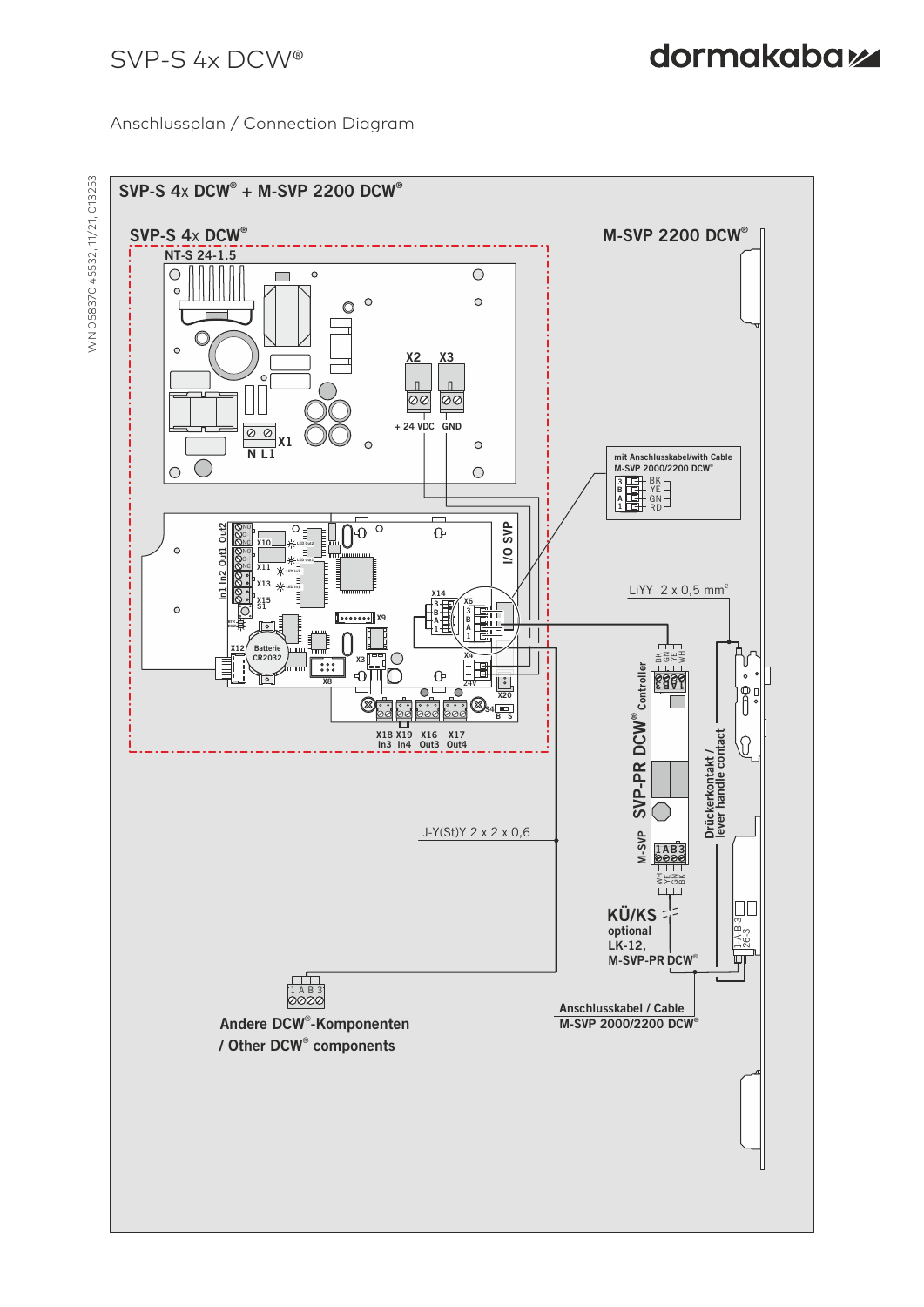Anschlussplan / Connection Diagram



Änderungen vorbehalten<br>Subject to change without notice Subject to change without notice Änderungen vorbehalten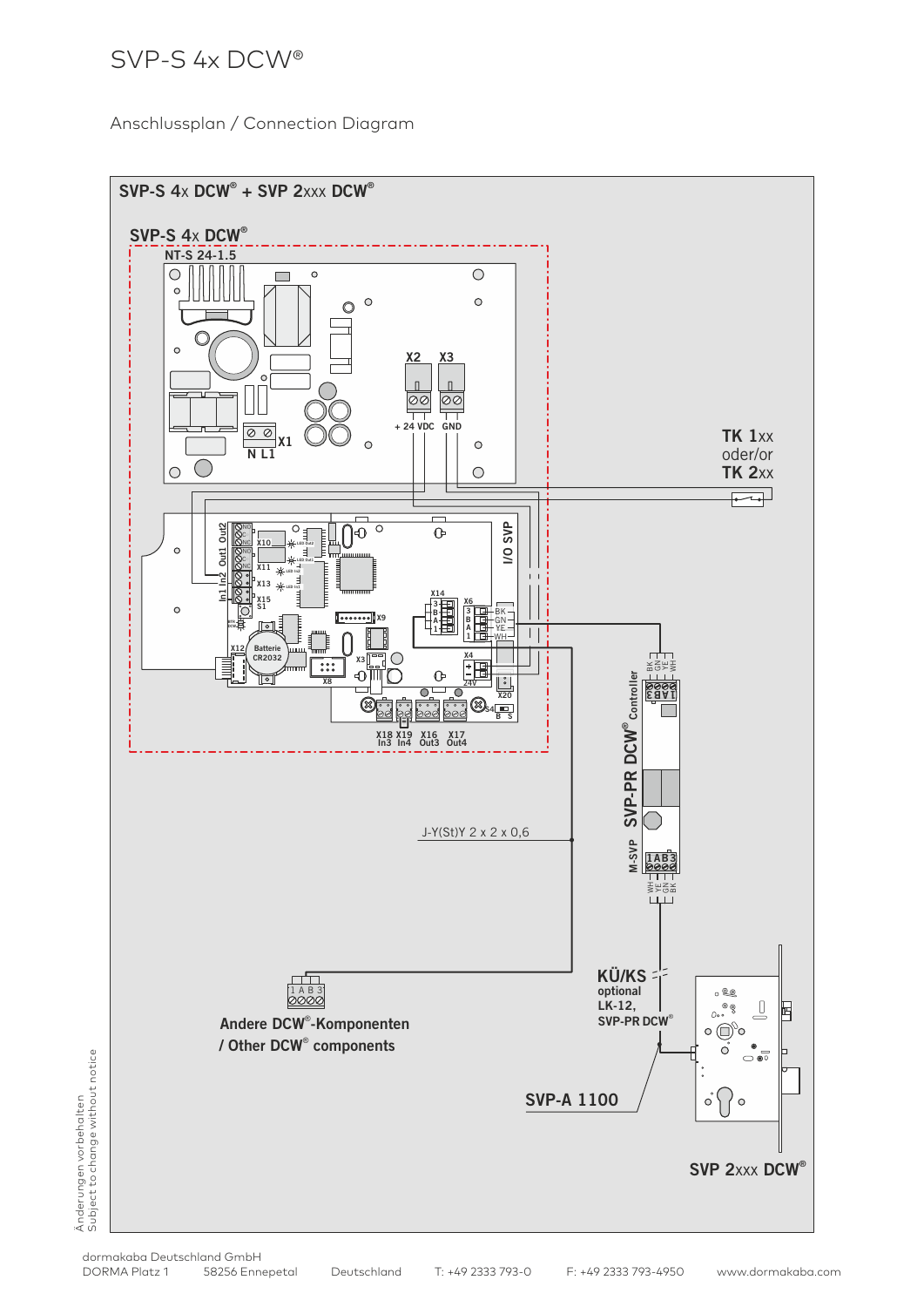Anschlussplan / Connection Diagram